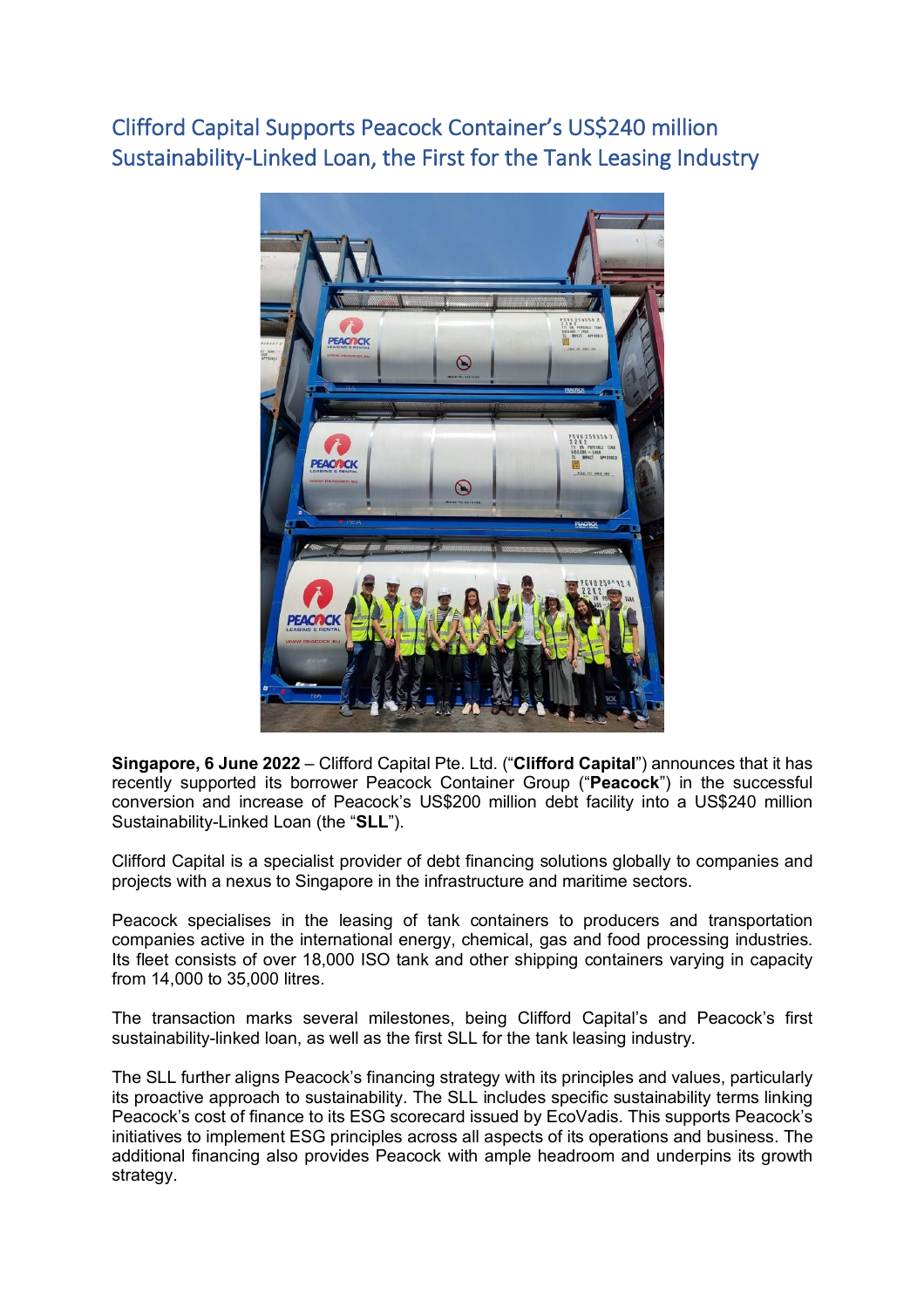To get a first-hand feel for its business, Clifford Capital recently visited the depot where many of Peacock's ISO tank containers are stored and witnessed the end-to-end process of cleaning the tank containers. The cleaning process is subject to the highest international standards.

Peacock strives to continue developing technological innovations that not only result in better control and management in the logistics process but reduce environmental impact. These include innovations that optimise cargo temperature control to reduce energy wastage, and use lightweight construction materials to reduce the environmental impact of containers while in operation.

Audra Low, Chief Executive Officer of Clifford Capital said: "Clifford Capital is pleased to be supporting Peacock, a leading global tank container lessor, in its growth plans and funding needs. The transaction underscores Clifford Capital's commitment to helping our clients with innovative and competitive financing solutions, and supporting them on their sustainability journey. It is truly a delight to see our clients take the first step in leading the charge in the industry in adopting more sustainable business practices."

Jesse Vermeijden, Peacock's Group CEO, said: "Closing the SLL, the first in our industry, is an important milestone for Peacock. Peacock takes a proactive approach to sustainability, including, for example, spearheading the use of composite tank containers (which are lighter and better insulated and so reduce carbon intensity in use). We are very pleased to have Clifford Capital join our financing. Clifford Capital's experience in the intermodal space, commitment to sustainability and footprint in Asia, makes it an ideal partner for us. We reiterate our long-term commitment to sustainability and to promoting best practices in all aspects of our business and operations. This is our first sustainability-linked financial arrangement, and probably not the last."